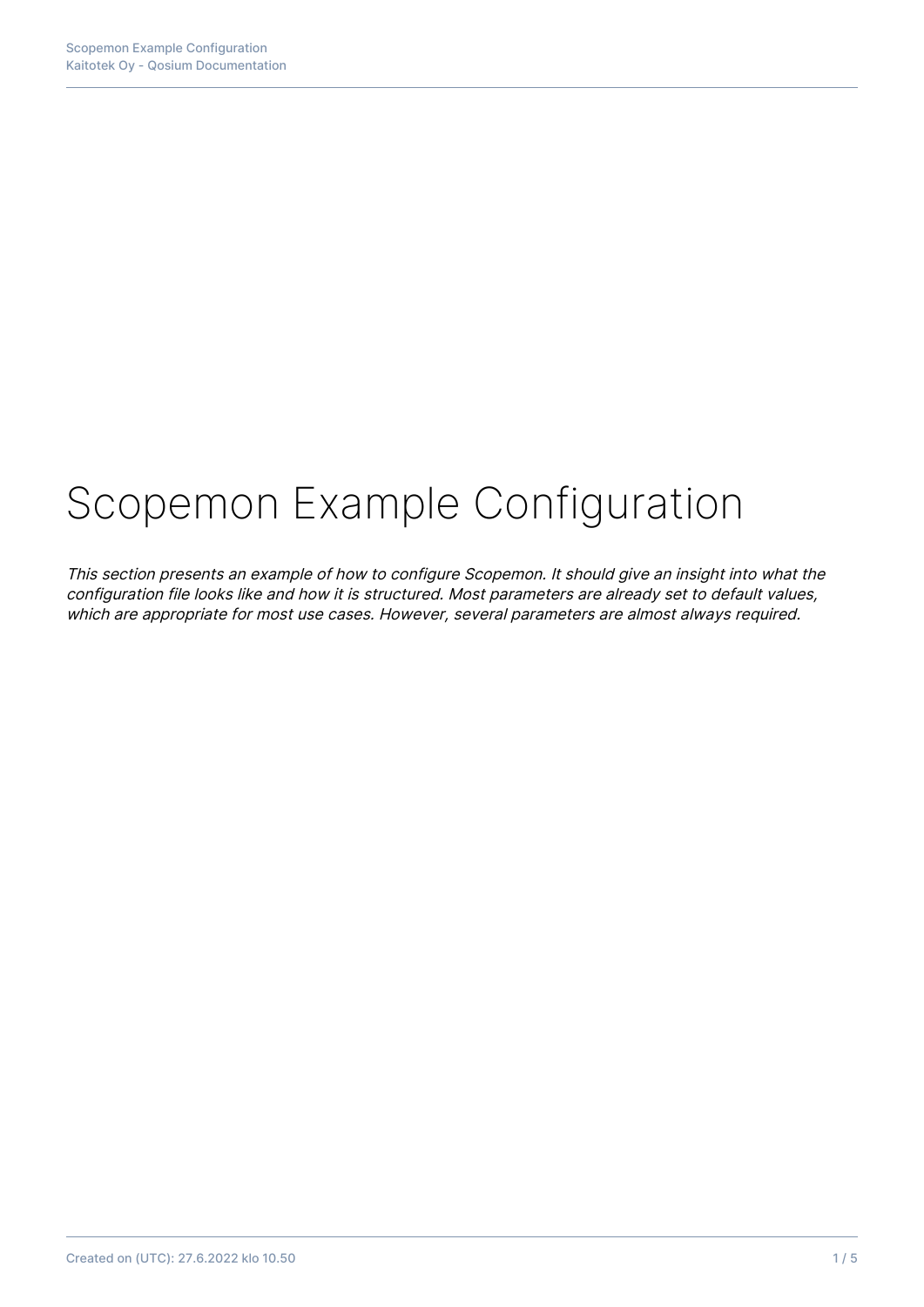# Table of Contents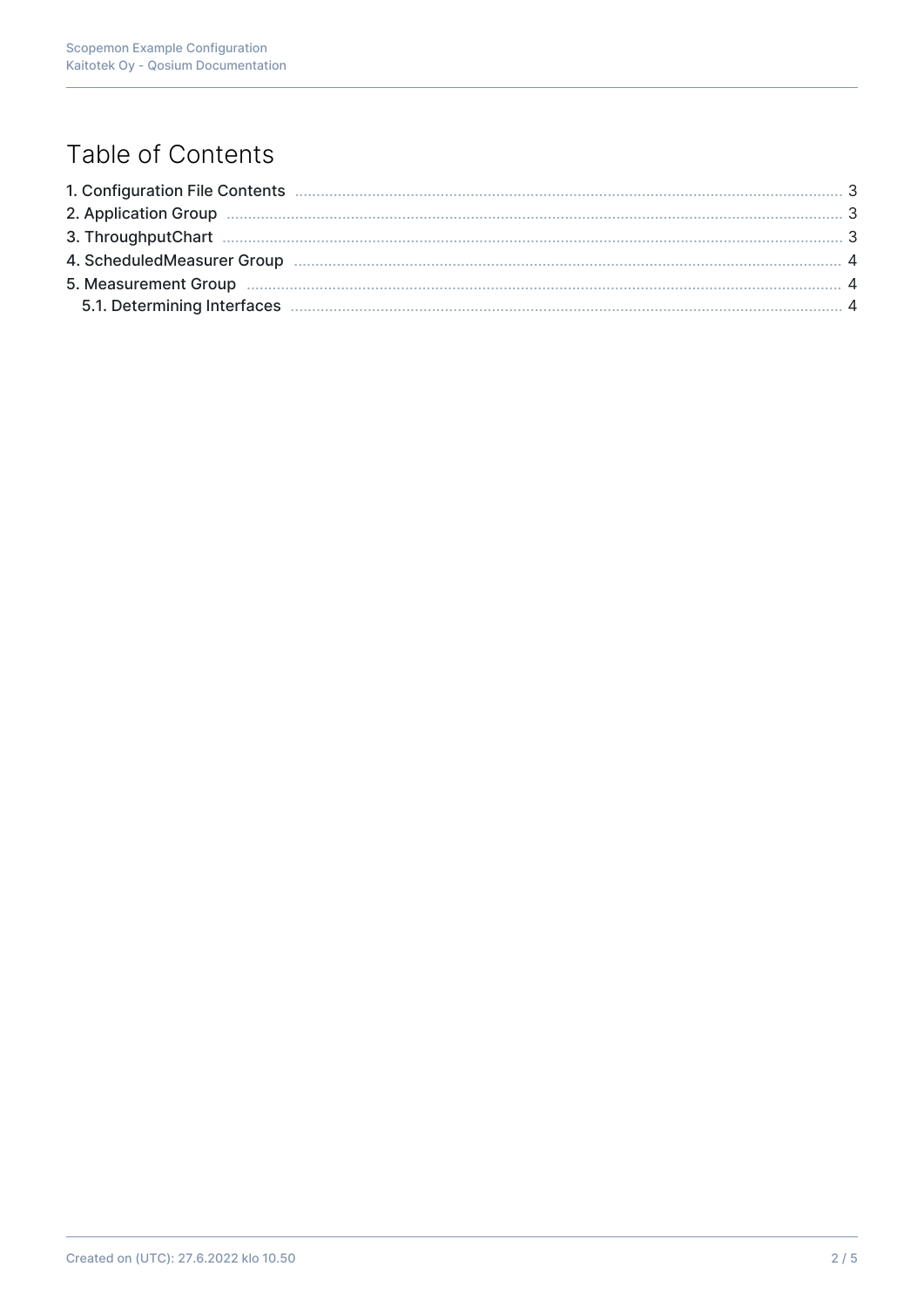### 1. Configuration File Contents

The configuration file used in this example is presented below. We define only a subset of parameters and leave the rest to their default values.

```
[Application]
admin_tools=true
maxsum-1[ThroughputChart]
received_upper_threshold=10000000
received_upper_alert=true
[ScheduledMeasurer]
schedule_rules\size=2
schedule_rules\1\start_time=8:00:00
schedule_rules\1\end_time=10:00:00
schedule_rules\2\start_time=18:00:00
schedule_rules\2\end_time=23:00:00
[Measurement]
primary_probe_hostname=127.0.0.1
primary_probe_interface_index=2
use_secondary_probe=true
secondary_probe_hostname=192.168.1.236
secondary_probe_interface_index=3
packet filter=udp port 6889 or udp port 6890
packet_filter_mode=220
write_average_results=true
write_filename_suffix=MyMeasurement
write_path=E:/Measurement Results/
```
Let's go through this configuration, piece by piece, in the next sections.

# 2. Application Group

[Application Group](https://kaitotek.com/fi/resources/documentation/scopemon/configuration/parameter-reference/application) defines the general settings for Scopemon. The most important step in this group is to select the measurer, which controls the measurements autonomously.

```
[Application]
admin_tools=true
measurer=1
```
First, we select a **scheduled measurer** by setting measurer=1. We'll need to configure it later in its own group. Let's also select admin\_tools=true to enable the control panel window and some other extra privileges. It's recommended to turn on the admin tools during setup, testing, and debugging.

# 3. ThroughputChart

Let's assume that we want an alert notification each time the received traffic exceeds 10 Mbps. We set the upper threshold by typing received\_upper\_threshold=10000000. This alone does not enable alerts; it only expresses that 10 Mbps is the upper boundary to our range of interest. To enable the alert, we type received\_upper\_alert=true.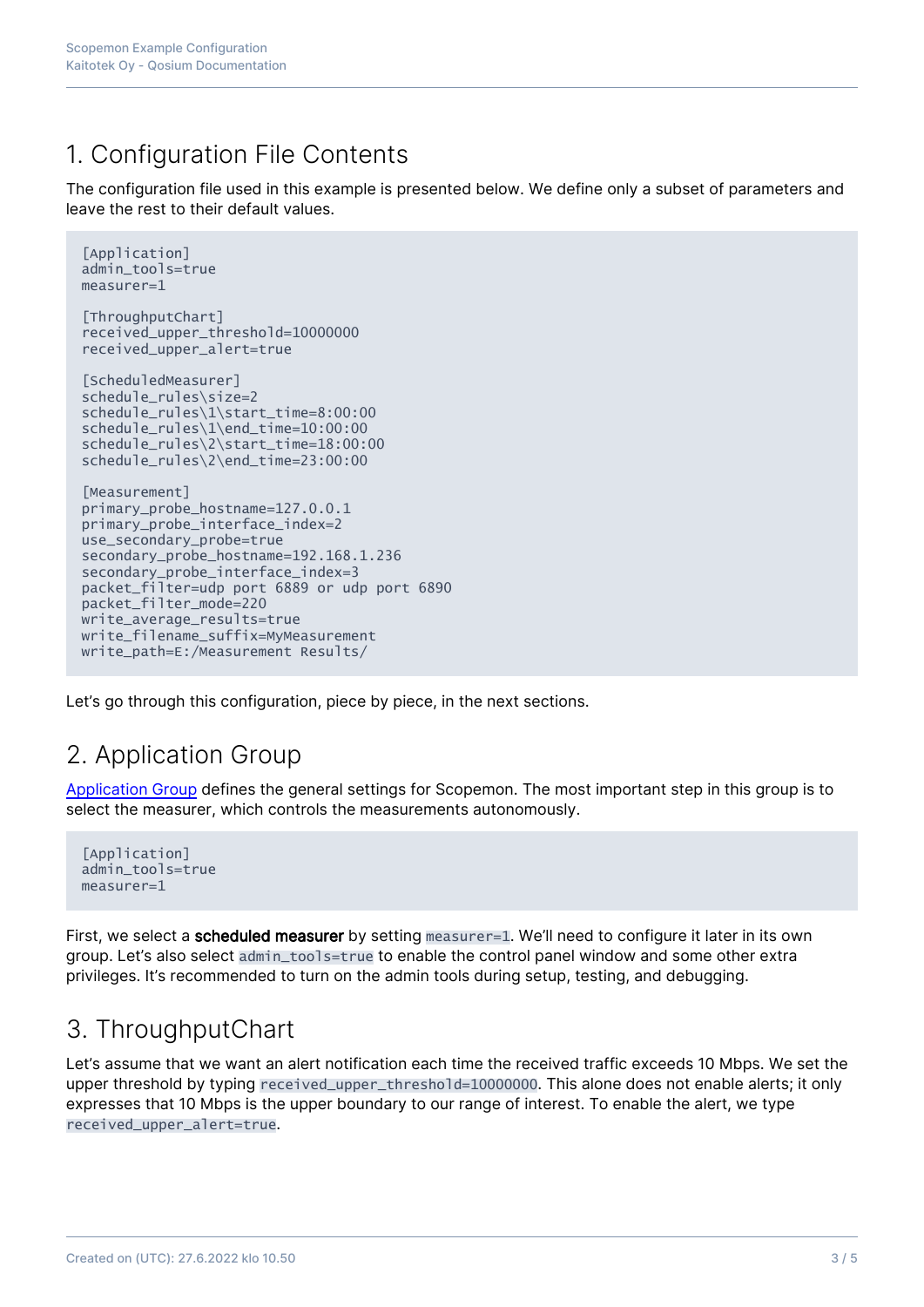[ThroughputChart] received\_upper\_threshold=10000000 received\_upper\_alert=true

#### 4. ScheduledMeasurer Group

Since we selected the scheduled measurer in our application group, we need to configure it. Let's assume that we want automatic measurements between 8.00-10.00 and 18.00-23.00. We define 2 rules by assigning schedule\_rules\size=2. We issue the start\_time and end\_time fields to appropriate values for both rules.

```
[ScheduledMeasurer]
schedule_rules\size=2
schedule_rules\1\start_time=8:00:00
schedule_rules\1\end_time=10:00:00
schedule_rules\2\start_time=18:00:00
schedule_rules\2\end_time=23:00:00
```
#### 5. Measurement Group

Regardless of which measurer is selected, the measurement group is always relevant when defining the actual measurement.

```
[Measurement]
primary_probe_hostname=127.0.0.1
primary_probe_interface_index=2
use_secondary_probe=true
secondary_probe_hostname=192.168.1.236
secondary_probe_interface_index=3
packet_filter=udp port 6889 or udp port 6890
packet_filter_mode=220
write_average_results=true
write_filename_suffix=MyMeasurement
write_path=E:/Measurement Results/
```
Let's assume that we want to perform a two-point measurement by using two Probes. Our first Probe is running on a local computer, so we define the hostname as primary\_probe\_hostname=127.0.0.1. The interface we want to use for capturing has an index of 2. Therefore we define primary\_probe\_interface\_index=2. The same settings must be used for the second Probe, in addition to use secondary probe=true.

But we don't want to capture any traffic, but just certain UDP traffic. For a custom packet filter, we need to set two parameters. First, by typing packet\_filter\_mode=220, we tell Scopemon that we want to use our own packet filter instead of an auto-generated one. Then we type packet\_filter=udp port 6889 or udp port 6890 to capture only UDP traffic going through port 6889 or 6890.

Finally, we write the average results to disk by issuing write\_average\_results=true. The last parameters define the filename suffix and the write directory.

#### 5.1. Determining Interfaces

The capture interface index identifies the network interface which is used in the measurement setup. Qosium uses internal indexing for interfaces, which is not the same as the order your OS is displaying. For both the primary and the secondary Probe, capture indexes need to be defined manually. Defining capture